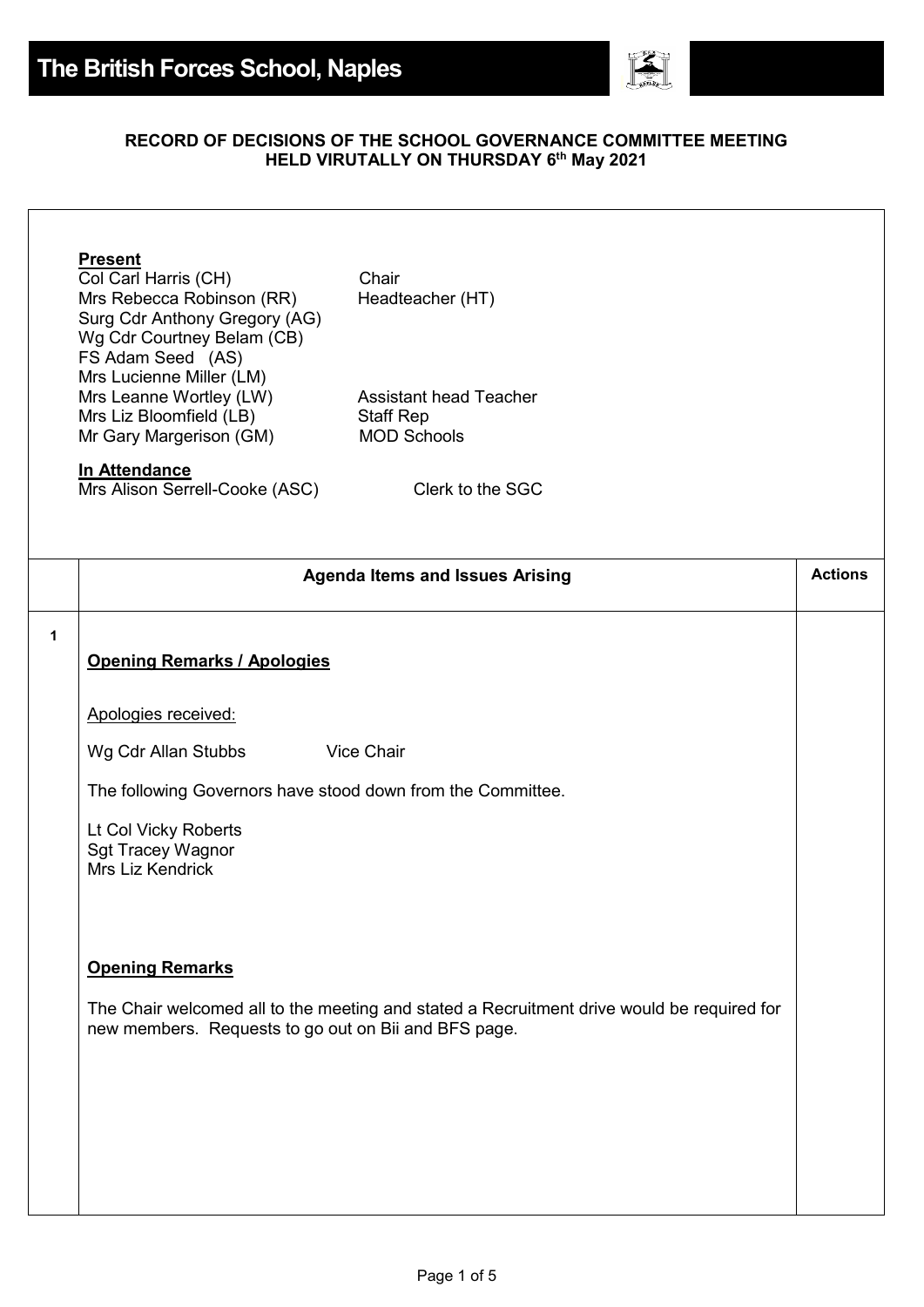| $\mathbf 2$ | <b>Records of Decisions (RoDs) from previous meeting</b>                                                                                                                                                                                                                                                                                                                                                                                                                                                                                                                                                                                                                                                                                                                                                                                                                                                                                                                                                                                                                                                                                                                                                                                                                                                                                                                                                                                                                                                                                                                                                                                                                                                                                                                                                                                                                                                                                                                                                     |                        |
|-------------|--------------------------------------------------------------------------------------------------------------------------------------------------------------------------------------------------------------------------------------------------------------------------------------------------------------------------------------------------------------------------------------------------------------------------------------------------------------------------------------------------------------------------------------------------------------------------------------------------------------------------------------------------------------------------------------------------------------------------------------------------------------------------------------------------------------------------------------------------------------------------------------------------------------------------------------------------------------------------------------------------------------------------------------------------------------------------------------------------------------------------------------------------------------------------------------------------------------------------------------------------------------------------------------------------------------------------------------------------------------------------------------------------------------------------------------------------------------------------------------------------------------------------------------------------------------------------------------------------------------------------------------------------------------------------------------------------------------------------------------------------------------------------------------------------------------------------------------------------------------------------------------------------------------------------------------------------------------------------------------------------------------|------------------------|
|             | Learning Behaviours - these had been introduced as agreed in the last meeting.<br>$\bullet$<br>They will continue to be introduced each half term.<br>Jigsaw package is now beginning to be embedded across the school.<br>$\bullet$<br>• Communications with parents – to be discussed later in the meeting also on the<br>parent survey.<br>• Home Learning - was under review each term and at the end of each period of<br>closure. This will continue to ensure that we meet the needs of all pupils.<br>LM spoke of the Resilience package and the possibility of the school obtaining it.<br>$\bullet$<br>Used the Armed Forces Covenant rule but has been told we need to make a bid. LM<br>will keep SGC updated.<br>• STEM – AS had volunteered and had spoken with RR and LW. Advised that it is not<br>a compatible role for the STEM Ambassador and member of the SGC. Possibly look<br>to a member of the wider community in the future.<br>The website is currently being updated. DCS will support us with website redesign<br>$\bullet$<br>but there is a delay as currently the responsible post in DCS is gapped. CH asked if<br>there was someone that could help out ICT member of staff. RR stated that Gareth<br>Homer is working hard to ensure that the website is up to date with all mandatory<br>information but we must wait for DCS to make the necessary changes.<br>• School closures were questioned again. CH and RR stated that the school is not able<br>to follow the US Navy Support Authority approach in contravention of Italian law by<br>opening schools during regional or national closures.<br>Safeguarding - DBS for all SGC members is in progress. Applications are now<br>possible online which is a huge improvement; clearances now take weeks to gain<br>instead of several months.<br>Training will be needed for new members following the next recruitment drive.<br>Minutes of the last meeting were proposed by AS and seconded by AG. All agreed. | <b>LM</b><br><b>AS</b> |
| 3           | <b>Chairman's Verbal</b><br>Although the distribution of COVID-19 vaccines in Italy has been slower than would<br>have been preferred there is a reasonable degree of confidence that schools will<br>remain open for the foreseeable future. AG stated that infection rates in Campania<br>were falling but remain high. Under 50s in Italy should be receiving vaccines in June.<br>The home learning policy had been updated.                                                                                                                                                                                                                                                                                                                                                                                                                                                                                                                                                                                                                                                                                                                                                                                                                                                                                                                                                                                                                                                                                                                                                                                                                                                                                                                                                                                                                                                                                                                                                                             |                        |
|             | <b>Headteacher Report</b>                                                                                                                                                                                                                                                                                                                                                                                                                                                                                                                                                                                                                                                                                                                                                                                                                                                                                                                                                                                                                                                                                                                                                                                                                                                                                                                                                                                                                                                                                                                                                                                                                                                                                                                                                                                                                                                                                                                                                                                    |                        |
| 4           | RR discussed her HT report.<br>٠                                                                                                                                                                                                                                                                                                                                                                                                                                                                                                                                                                                                                                                                                                                                                                                                                                                                                                                                                                                                                                                                                                                                                                                                                                                                                                                                                                                                                                                                                                                                                                                                                                                                                                                                                                                                                                                                                                                                                                             |                        |
|             | Current recruitment situation is as follows: Admin post and LSA post – applications<br>$\bullet$<br>received and interviewing in the next week.                                                                                                                                                                                                                                                                                                                                                                                                                                                                                                                                                                                                                                                                                                                                                                                                                                                                                                                                                                                                                                                                                                                                                                                                                                                                                                                                                                                                                                                                                                                                                                                                                                                                                                                                                                                                                                                              |                        |
|             | New Teaching and Learning position in school – deadline in the next few days and<br>$\bullet$<br>interviews to be conducted shortly.                                                                                                                                                                                                                                                                                                                                                                                                                                                                                                                                                                                                                                                                                                                                                                                                                                                                                                                                                                                                                                                                                                                                                                                                                                                                                                                                                                                                                                                                                                                                                                                                                                                                                                                                                                                                                                                                         |                        |
|             | Future plan regarding SIP is to introduce Learning Champions across the school. All<br>$\bullet$<br>teachers and LSAs will lead an area of learning linked to our SIP. Coaching training<br>will be provided for all staff to enable them to support each other. RR will continue to<br>update SGC on progress made.                                                                                                                                                                                                                                                                                                                                                                                                                                                                                                                                                                                                                                                                                                                                                                                                                                                                                                                                                                                                                                                                                                                                                                                                                                                                                                                                                                                                                                                                                                                                                                                                                                                                                         |                        |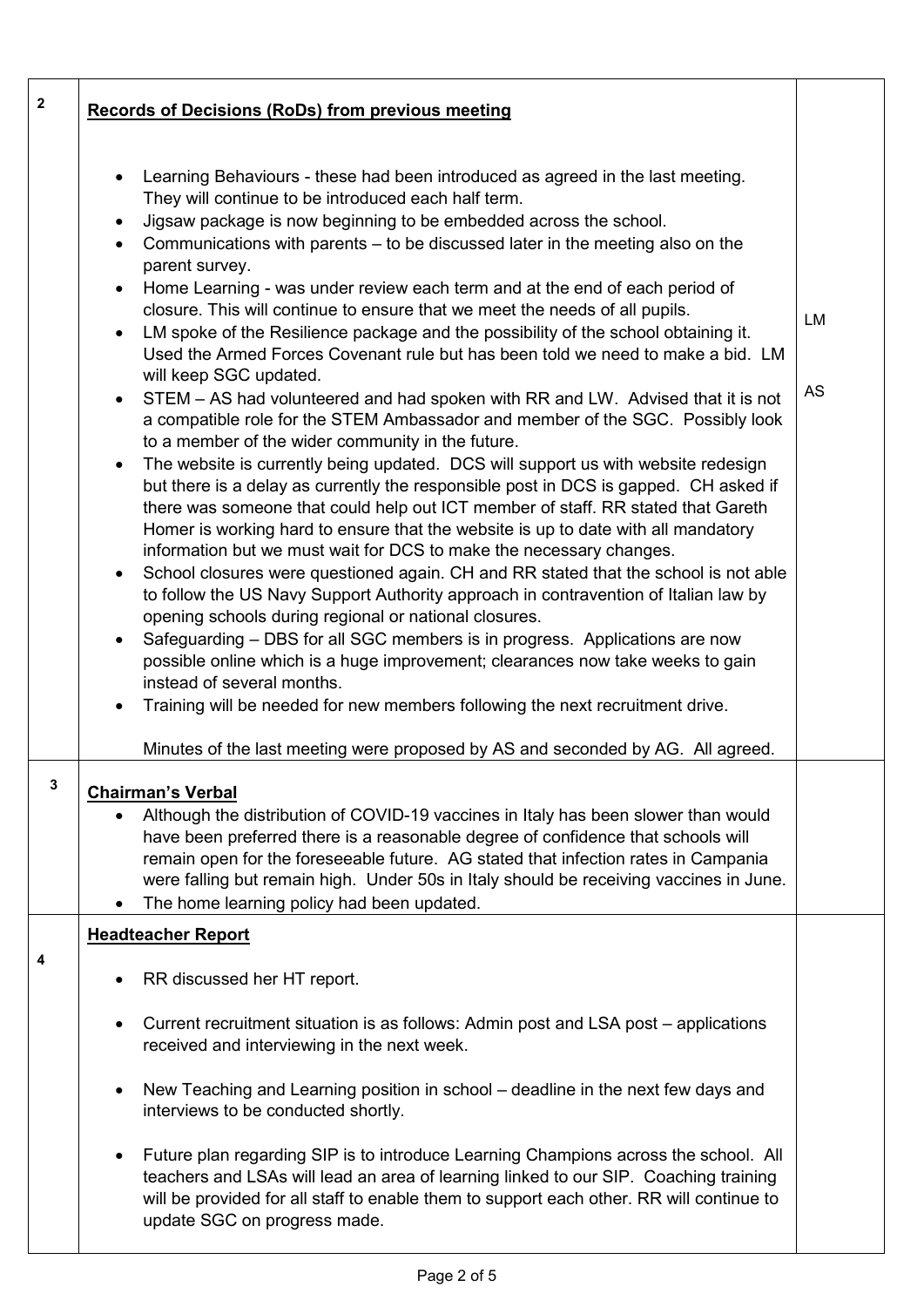| $\bullet$ | AS asked if the champions will be given measurable work to complete so that<br>progress can be assessed and tracked. RR stated that the staff team will work<br>together to assign positions and will support each other to create action plans and<br>evaluate them throughout the year. This be measured through Performance<br>Management and the coaching training will be delivered by Debbie Taylor the second<br>half of term.                                                                                                                                                                                                                                                                                                                                                                                                                                                                                                                                                                                                                                                                                                                                      |                   |
|-----------|----------------------------------------------------------------------------------------------------------------------------------------------------------------------------------------------------------------------------------------------------------------------------------------------------------------------------------------------------------------------------------------------------------------------------------------------------------------------------------------------------------------------------------------------------------------------------------------------------------------------------------------------------------------------------------------------------------------------------------------------------------------------------------------------------------------------------------------------------------------------------------------------------------------------------------------------------------------------------------------------------------------------------------------------------------------------------------------------------------------------------------------------------------------------------|-------------------|
| $\bullet$ | LM questioned why the school was finishing early (summer hours) when the children<br>had lost so much time in the classroom due to COVID-19 closures. RR advised that<br>this is to ensure the health and safety of pupils and has been school policy for many<br>years. Temperatures in June-July are too high for the children to be at school all day.<br>LM asked if we could swap the days around with outside time in the morning and<br>then inside the classrooms when it is hotter. How do we make up the lost time in<br>school? RR stressed that the health and safety of pupils (and staff) is the priority.<br>AG stated that the UK Gov understood that children had been out of school and<br>therefore testing / exams had been put on hold. RR and LW assured the committee<br>that there had not been a significant gap in learning, that assessments are being<br>conducted and, where required, learning interventions put in place. The perception<br>among some parents that significant gaps in learning had arisen during home-<br>schooling periods is inaccurate. LM asked if clearer messages could be put out to<br>parents stating this fact. | $LM -$<br>Ongoing |
| $\bullet$ | RR and LW had attended the World Summit Conference and taken part in different<br>lectures. Both had learnt a lot and had enjoyed the opportunity. CH asked what had<br>been learnt that could be used in school and LW agreed it would be shared with staff.<br>One conference was on Ofsted and CH asked if he could hear about this another<br>time.                                                                                                                                                                                                                                                                                                                                                                                                                                                                                                                                                                                                                                                                                                                                                                                                                    | CH/RR             |
| $\bullet$ | <b>Safeguarding.</b> All staff should be up to date with safeguarding and anyone not<br>could sign up or the next available on-line course.                                                                                                                                                                                                                                                                                                                                                                                                                                                                                                                                                                                                                                                                                                                                                                                                                                                                                                                                                                                                                                |                   |
|           | Jigsaw - Launch assemblies has been completed and all positive so far. LW was<br>finishing the PSHE policy making it more user friendly. This will be ready in June.                                                                                                                                                                                                                                                                                                                                                                                                                                                                                                                                                                                                                                                                                                                                                                                                                                                                                                                                                                                                       |                   |
| $\bullet$ | Behaviour Policy - when discussing the policy it was asked where did 'kind hand<br>and feet' come from? RR stated it had come from the children as this was something<br>that was regularly said to the children.                                                                                                                                                                                                                                                                                                                                                                                                                                                                                                                                                                                                                                                                                                                                                                                                                                                                                                                                                          |                   |
| $\bullet$ | Phonic Workshop - Parents took part in a Phonic workshop unfortunately only 4<br>sets of parents attended. CH agreed this is a useful tool but parents needed to be<br>aware of how it was taught and how important it was. Planning is underway to repeat<br>this session in September. AS said he was aware of the event but the timing was not<br>convenient. It was suggested that a video could be put on the school website to<br>support parents. This will be explored in the future.                                                                                                                                                                                                                                                                                                                                                                                                                                                                                                                                                                                                                                                                              | CH/RR             |
| $\bullet$ | Home Learning – The policy was reviewed following our latest period of lockdown.<br>The focus of the review was to ensure that feedback was consistent and manageable<br>across the school. Slight changes were made to address this.                                                                                                                                                                                                                                                                                                                                                                                                                                                                                                                                                                                                                                                                                                                                                                                                                                                                                                                                      |                   |
| $\bullet$ | <b>Induction of Staff</b> – CH stated that the processes in place for new staff induction<br>relies too much on the Headteacher; delegation is required and sponsoring of new<br>civilian arrivals can involve military personnel (with the additional advantage of wider<br>community cohesion). CH to discuss with RR.                                                                                                                                                                                                                                                                                                                                                                                                                                                                                                                                                                                                                                                                                                                                                                                                                                                   | CH/RR             |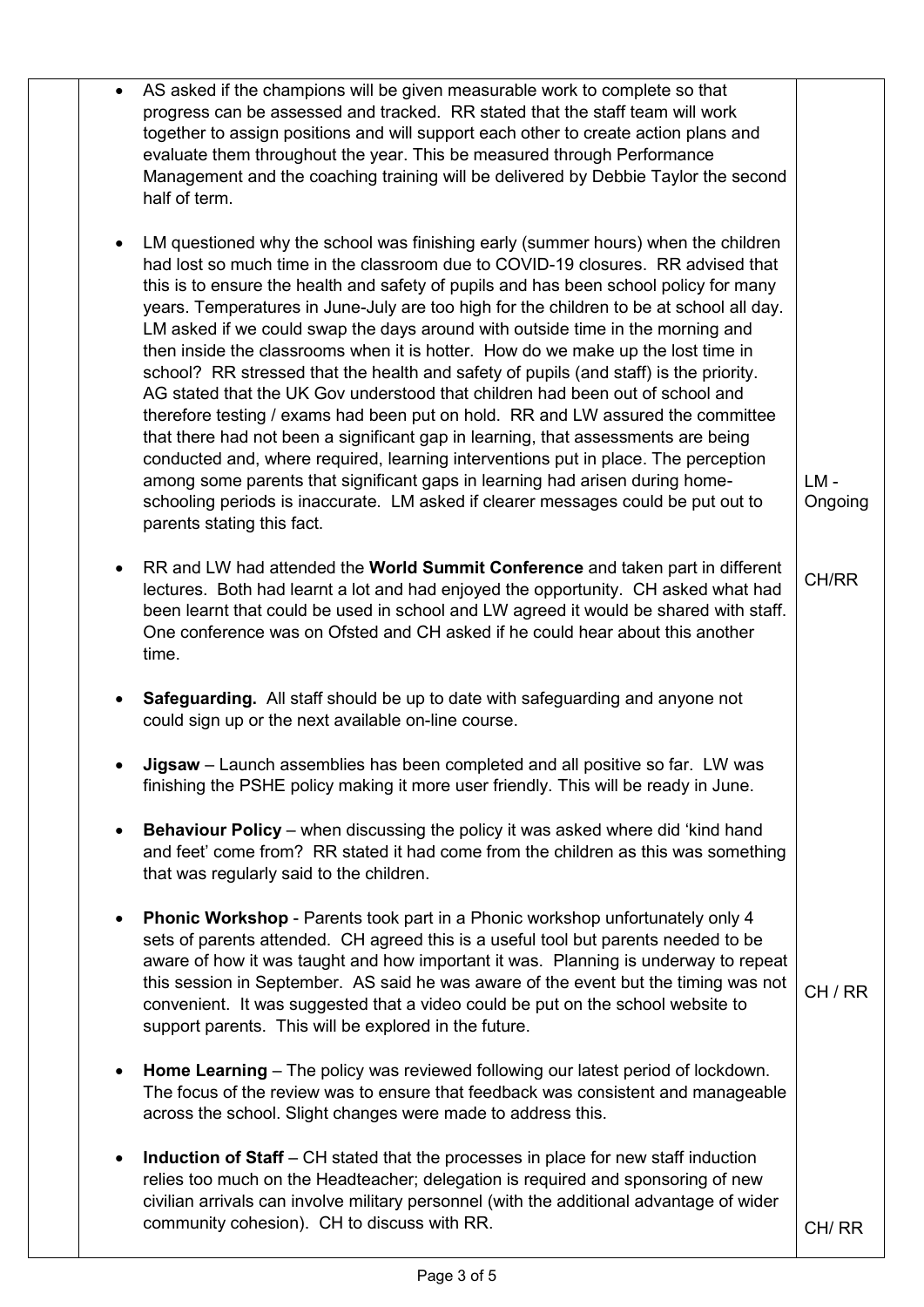|           | Teaching and Learning Performance Management - RR stated that we are on<br>track for pupil progress. CH advised we should advertise that children are broadly<br>where they should be to parents (in accordance with paragraph 2 on page 3). AS<br>asked how teachers' standards were monitored? RR stated that performance<br>management targets are usually set at the start of the academic year and that<br>teacher performance is monitored in many ways; lesson observations, learning<br>walks, drop ins, book looks and pupil progress meetings. Leaders continually monitor<br>staff at all times.                                                                                       | CH/RR     |
|-----------|---------------------------------------------------------------------------------------------------------------------------------------------------------------------------------------------------------------------------------------------------------------------------------------------------------------------------------------------------------------------------------------------------------------------------------------------------------------------------------------------------------------------------------------------------------------------------------------------------------------------------------------------------------------------------------------------------|-----------|
|           | <b>Communication –</b> Staff questionnaire results was discussed. Most staff are proud<br>to be part of the school. Some staff indicated an absence of awareness of the<br>application of behavioural policy, possibly due to reduced first-hand experience in<br>lockdown. The SGC needs to be more active in its messaging. It would be good to<br>video the interior of school so parents are aware of what the classrooms are now like<br>and what has been achieved. RR reported that the next staff questionnaire format<br>will be discussed with staff to encourage more comments as well as judgments. The<br>'Don't know' option will be taken away to encourage more details comments. | <b>RR</b> |
|           | Gary Margerison joined the meeting at 10.30am.                                                                                                                                                                                                                                                                                                                                                                                                                                                                                                                                                                                                                                                    |           |
|           | SIP Action Plan - Ch stated that some timelines had not been met due to lockdown.<br>CB was working with RR on the school policies.                                                                                                                                                                                                                                                                                                                                                                                                                                                                                                                                                               |           |
|           | Vision - RR said that a lot of work is currently being undertaken on the curriculum.<br>We want to define our school curriculum before we then create our school vision.                                                                                                                                                                                                                                                                                                                                                                                                                                                                                                                          |           |
| $\bullet$ | <b>DoJo Training - all staff will be discussing this as a potential way of tracking</b><br>behaviour across the school. It is an online platform that allows the children to track<br>their behaviour achievements and this can be shared with parents. A meeting to<br>discuss this is timetabled for term 3.2.                                                                                                                                                                                                                                                                                                                                                                                  | GM/CH     |
|           | <b>Managing Behaviour Policy – CH asked if there was a continuity plan if this was</b><br>not completed by Sept. RR that one would be in place. A lot of work has already<br>been completed; it is taking time as many elements of the policy have taken time to<br>create and introduce.                                                                                                                                                                                                                                                                                                                                                                                                         | CB/RR     |
| $\bullet$ | <b>Visits to School</b><br>Governors had been in school over the past few months to look at policies, take part<br>in Assemblies and Tea Parties. All governors need to complete an evaluation form<br>and send them in to ASC to enable reports to be distributed to all members in<br>advance of the meetings.                                                                                                                                                                                                                                                                                                                                                                                  | <b>RR</b> |
| $\bullet$ | <b>Health &amp; Safety</b><br>Alison Lockhart is currently working as Supply Admin but has a wealth of knowledge<br>of H&S Policies. She is now working across both school sites, updating policies.<br>Many things should have been picked up before we moved into Villa V. GM advised<br>RR that she should have a meeting with Mark Harris (DCS SHEF Advisor) to discuss<br>the current issues in school. Alison Lockhart was currently working through the<br>School Audits.                                                                                                                                                                                                                  |           |
|           | Safeguarding - AG met with the safeguarding group along with Kim Harrison. LW<br>asked if she could attend future meetings. It was highlighted that we don't have<br>access to safeguarding polices at the school in Gric. While pertinent to the<br>community's children above BFS age, and to the discussion about options for future                                                                                                                                                                                                                                                                                                                                                           |           |